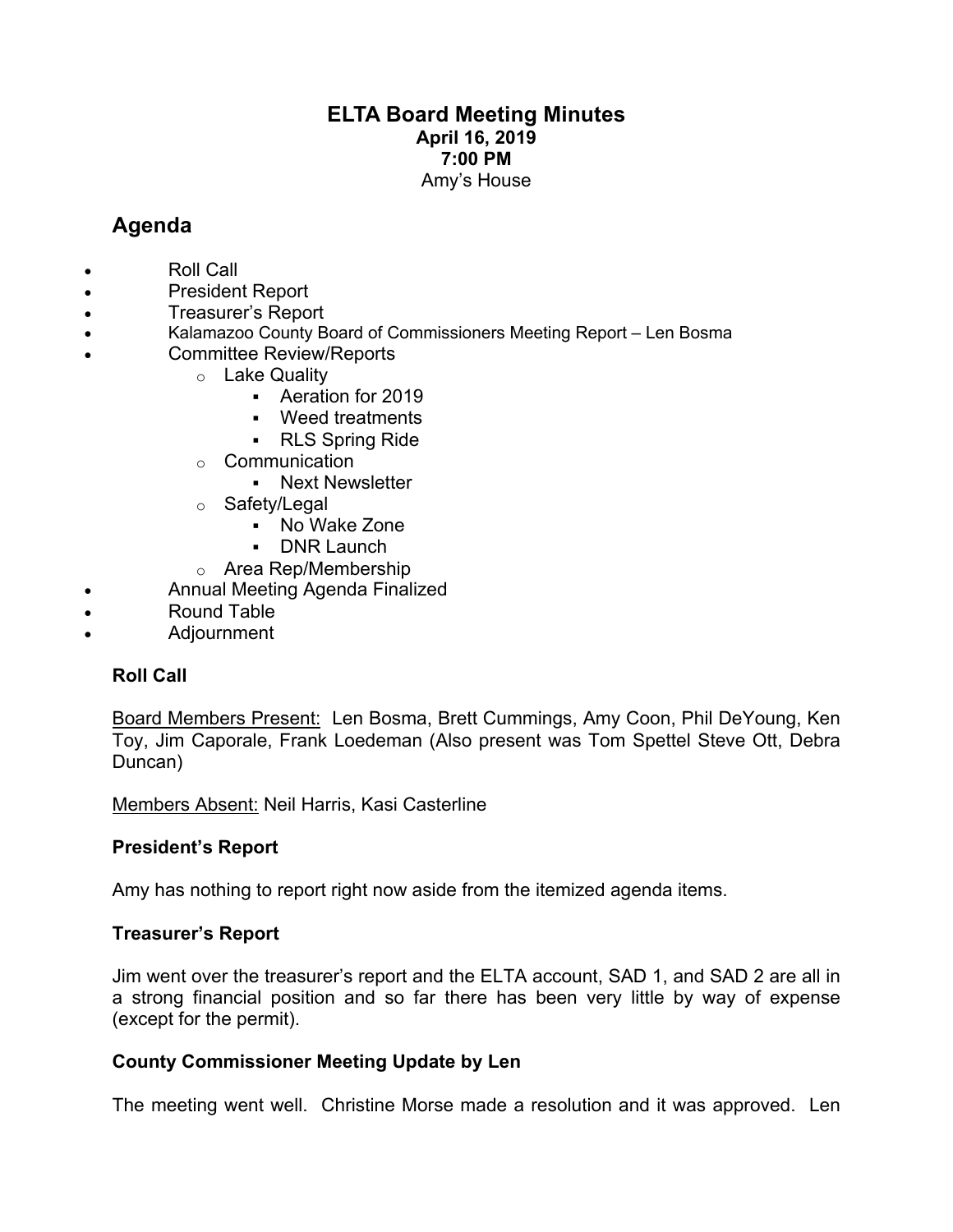and Julie did a briefing of our situation. Both the briefing and the resolution were made available via email. Len believed it was well received and the commissioners were attentive, and overall felt that it was a positive meeting.

### **Lake Quality**

The committee believes we should delay before turning on the aeration due to the water concerns. Only 2 compressors would be usable at this time without significant work to move the electrical and site locations. We will continue to monitor the situation and hopefully we can reevaluate it once pumping begins. Amy suggested a letter be sent to each of the compressor hosts explaining to them what's going on and what to expect.

The lake survey is scheduled for first week of May. We are seeking guidance from Jennifer and PLM on the efficacy of doing bioaugmentation without the aeration. We will wait until RLS and PLM make a recommendation before discussing an access plan.

Purple Loosestrife is a nonissue this year due to the flooding.

The Goose roundup permit is in the mail. We need to capture 24 geese this year to be able to proceed with nest destruction since it is the last of 3 years.

### **Communications**

Newsletter is going to the printer tomorrow. Ken will be updating the website with a few new items. The email blasts are working well.

### **Legal/Safety**

We discussed the barricades at the DNR launch site. The DNR representative told us a month ago that they would be removing the barricades, but instead of removing them, they put additional signage up.

We discussed the issue of the legal lake level again. We talked about it being an agenda item at the annual meeting and Amy suggested that a subcommittee be created to investigate this matter further. There was a discussion by the flood task force (with township and surrounding reps) that they stay together and work towards the long-term solution. We think it would be in our best interest to also have a subcommittee on ELTA for it.

We discussed the issue of pumping into the sewer and the list that came out of those who were allegedly "guilty" of pumping. There were several houses identified that are not pumping so it is apparent that the inspection methods are less than accurate. Amy is going to talk with the County individual about the sewer situation to see if they want to come present at the annual meeting to further warn residents about the hazards of pumping into the sewer.